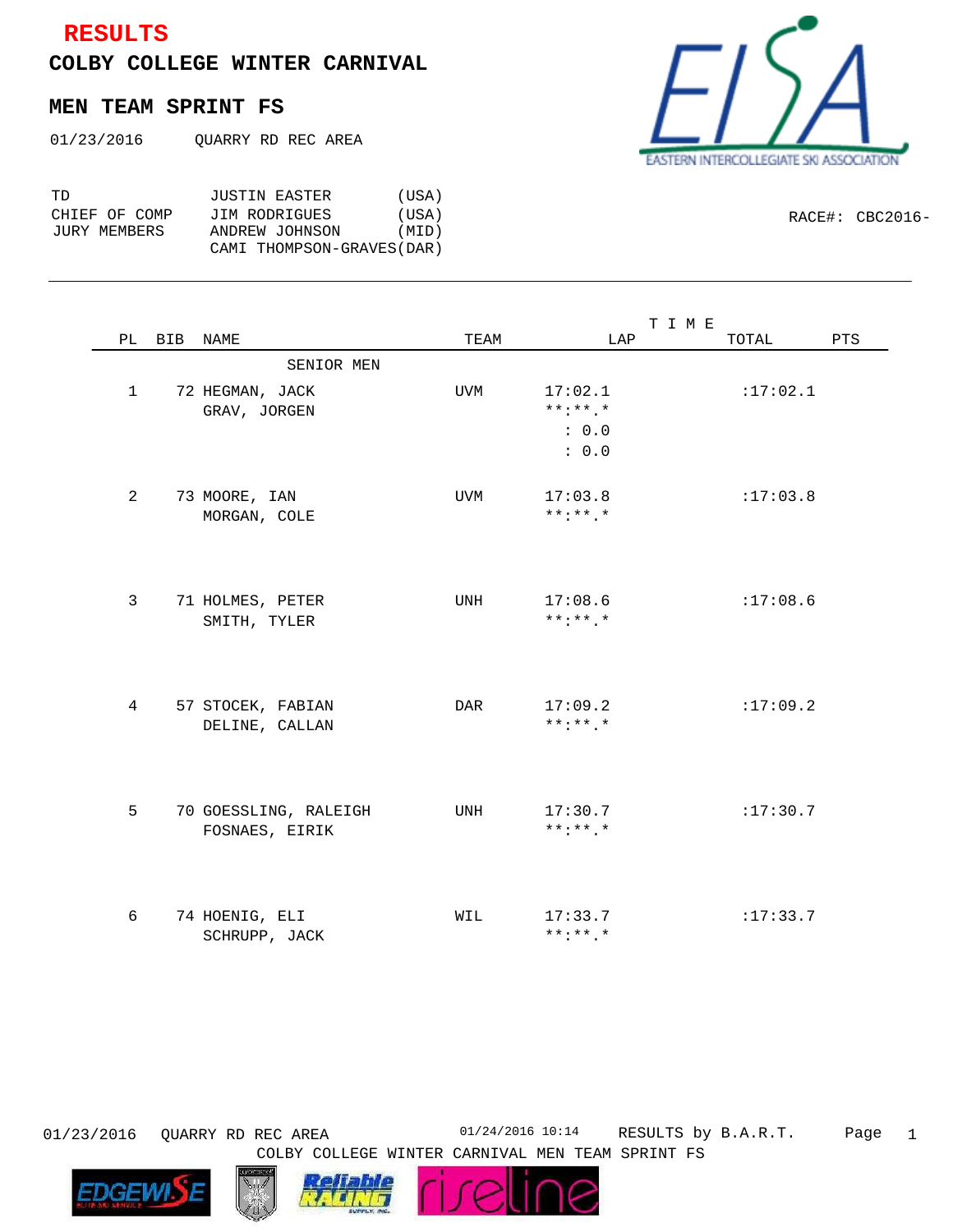|                            |     |                                      |            | T I M E                    |           |     |
|----------------------------|-----|--------------------------------------|------------|----------------------------|-----------|-----|
| $\mathop{\rm PL}\nolimits$ | BIB | NAME                                 | TEAM       | LAP                        | TOTAL     | PTS |
| 7                          |     | 84 BROWN, LUKE                       | <b>DAR</b> | 17:48.1                    | :17:48.1  |     |
|                            |     | MCEWEN, GAVIN                        |            | $***$ : ** . *             |           |     |
|                            |     |                                      |            |                            |           |     |
|                            |     |                                      |            |                            |           |     |
|                            |     |                                      |            |                            |           |     |
| 8                          |     | 90 SALACROUP, REMI                   | <b>UVM</b> | 17:48.4                    | : 17:48.4 |     |
|                            |     | BROWN, CULLY                         |            | $***$ : * * . *            |           |     |
|                            |     |                                      |            |                            |           |     |
|                            |     |                                      |            |                            |           |     |
| 9                          |     | 89 HESS, GAVIN                       | UNH        | 17:50.8                    | :17:50.8  |     |
|                            |     | REED, SAM                            |            | $***$ : ** . *             |           |     |
|                            |     |                                      |            |                            |           |     |
|                            |     |                                      |            |                            |           |     |
| 10                         |     | 61 THOMPSON, CONOR                   | LAV        | 17:51.1                    | :17:51.1  |     |
|                            |     | MORIN, ALEXIS                        |            | $***$ : ** . *             |           |     |
|                            |     |                                      |            |                            |           |     |
|                            |     |                                      |            |                            |           |     |
| 11                         |     | 63 LUBAN, ADAM                       | MID        | 17:51.3<br>$***$ : * * . * | :17:51.3  |     |
|                            |     | MCELRAVEY, PATRICK                   |            |                            |           |     |
|                            |     |                                      |            |                            |           |     |
|                            |     |                                      |            |                            |           |     |
| 12                         |     | 56 EASTMAN, SILAS                    | CBC        | 17:52.8<br>$***$ : ** . *  | :17:52.8  |     |
|                            |     | SINKLER, SAMUEL                      |            |                            |           |     |
|                            |     |                                      |            |                            |           |     |
|                            |     |                                      |            |                            |           |     |
| 13                         |     | 58 FRIEDMAN, OSCAR<br>KETTERSON, JAN | <b>DAR</b> | 18:05.4<br>$***$ : ** . *  | : 18:05.4 |     |
|                            |     |                                      |            |                            |           |     |
|                            |     |                                      |            |                            |           |     |
| 14                         |     | 75 FIELDS, JORDAN                    | WIL        | 18:06.2                    | :18:06.2  |     |
|                            |     | BECKER, BRADEN                       |            | $***$ : ** . *             |           |     |
|                            |     |                                      |            |                            |           |     |
|                            |     |                                      |            |                            |           |     |
| 15                         |     | 51 MILLSLAGLE, MAX                   | BAT        | 18:06.5                    | :18:06.5  |     |
|                            |     | MCDONALD, PARKER                     |            | $***$ : * * . *            |           |     |

**EDGEWI** 

Page 2 01/23/2016 QUARRY RD REC AREA 01/24/2016 10:14 RESULTS by B.A.R.T.



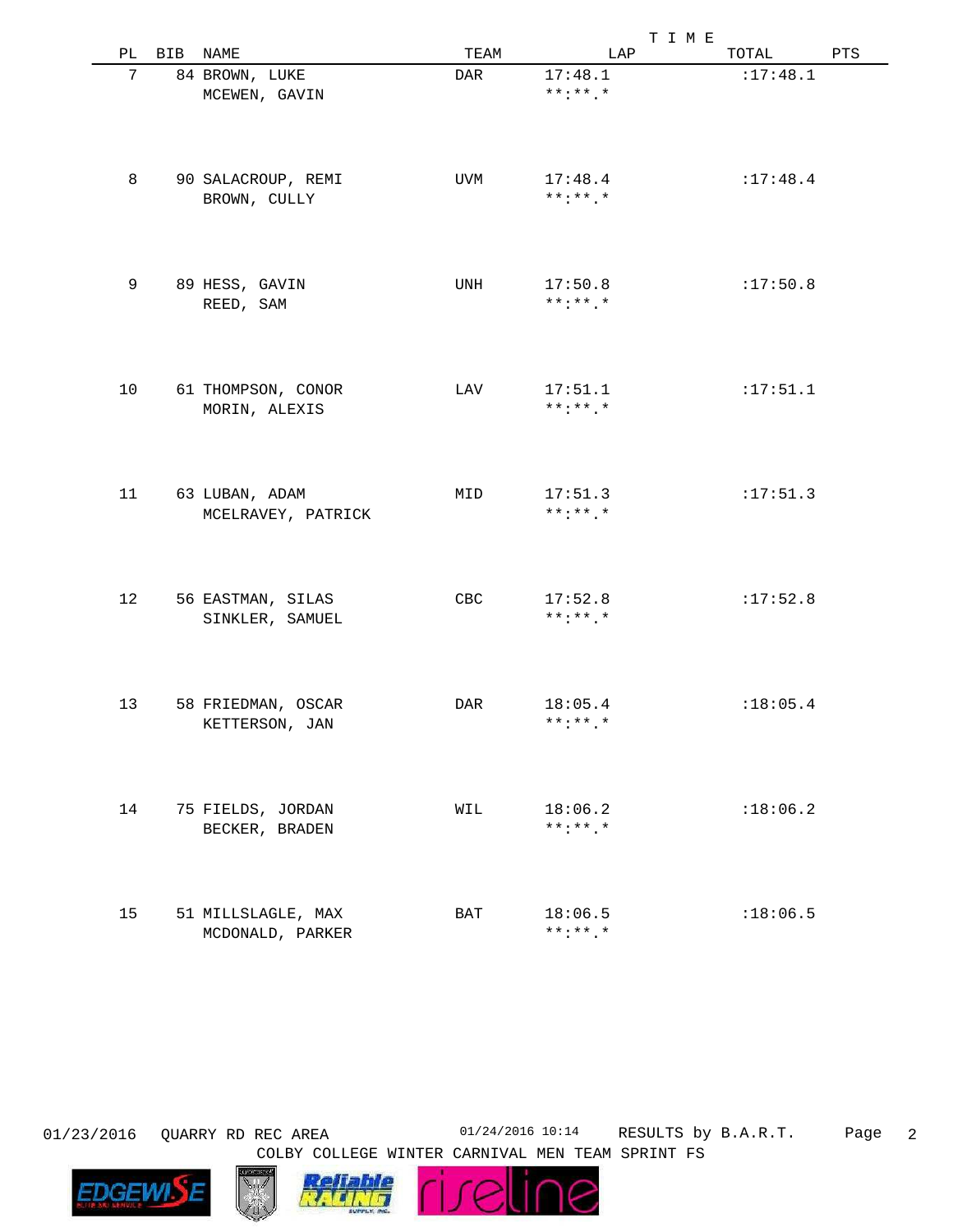|    |     |                     |      | T I M E         |            |     |
|----|-----|---------------------|------|-----------------|------------|-----|
| РL | BIB | NAME                | TEAM | LAP             | TOTAL      | PTS |
| 16 |     | 95 CHRISTIAN, SHANE |      | 18:11.9         | :18:11.9   |     |
|    |     |                     |      | $***$ : * * . * |            |     |
|    |     | ALLEN, BEN          |      |                 |            |     |
|    |     |                     |      |                 |            |     |
|    |     |                     |      |                 |            |     |
|    |     |                     |      |                 |            |     |
|    |     |                     |      |                 |            |     |
| 17 |     | 52 HARRER, CORKY    | BAT  | 18:17.3         | :18:17.3   |     |
|    |     | MOREAU, NATHAN      |      | $***$ : * * . * |            |     |
|    |     |                     |      |                 |            |     |
|    |     |                     |      |                 |            |     |
|    |     |                     |      |                 |            |     |
|    |     |                     |      |                 |            |     |
| 18 |     | 93 REGAN, CAM       |      | 18:19.9         | :18:19.9   |     |
|    |     | LIPHART, IAN        |      | $***$ : * * . * |            |     |
|    |     |                     |      |                 |            |     |
|    |     |                     |      |                 |            |     |
|    |     |                     |      |                 |            |     |
|    |     |                     |      |                 |            |     |
| 19 |     | 59 SHEA, DEVLIN     | HAR  | 18:21.6         | :18:21.6   |     |
|    |     | SIGURSLID, HAAKON   |      | $***$ : * * . * |            |     |
|    |     |                     |      |                 |            |     |
|    |     |                     |      |                 |            |     |
|    |     |                     |      |                 |            |     |
|    |     |                     |      |                 |            |     |
| 20 |     | 53 ADICOFF, JACOB   | BOW  | 18:22.4         | :18:22.4   |     |
|    |     | CORK, SEAN          |      | $***$ : * * . * |            |     |
|    |     |                     |      |                 |            |     |
|    |     |                     |      |                 |            |     |
|    |     |                     |      |                 |            |     |
|    |     |                     |      |                 |            |     |
| 21 |     | 64 WEINMAN, EVAN    | MID  | 18:28.9         | :18:28.9   |     |
|    |     |                     |      | $***$ : * * . * |            |     |
|    |     | NOTTONSON, LEWIS    |      |                 |            |     |
|    |     |                     |      |                 |            |     |
|    |     |                     |      |                 |            |     |
|    |     |                     |      |                 |            |     |
|    |     |                     |      |                 |            |     |
| 22 |     | 66 RAMSAY, DUSTIN   | SLU  | 18:29.2         | :18:29.2   |     |
|    |     | CURRY, KYLE         |      | $***:***$ *     |            |     |
|    |     |                     |      |                 |            |     |
|    |     |                     |      |                 |            |     |
|    |     |                     |      |                 |            |     |
|    |     |                     |      |                 |            |     |
| 23 |     | 55 FIELDS, ZANE     | CBC  | 18:29.4         | :18:29.4   |     |
|    |     | EGGER, ANDREW       |      | $***$ : * * . * |            |     |
|    |     |                     |      |                 |            |     |
|    |     |                     |      |                 |            |     |
|    |     |                     |      |                 |            |     |
|    |     |                     |      |                 |            |     |
| 24 |     | 91 COSTLEY, LUKE    | WIL  | 18:31.5         | : 18: 31.5 |     |
|    |     | GARDNER, NICK       |      | $***$ :**.*     |            |     |
|    |     |                     |      |                 |            |     |

Page 3 01/23/2016 QUARRY RD REC AREA 01/24/2016 10:14 RESULTS by B.A.R.T.





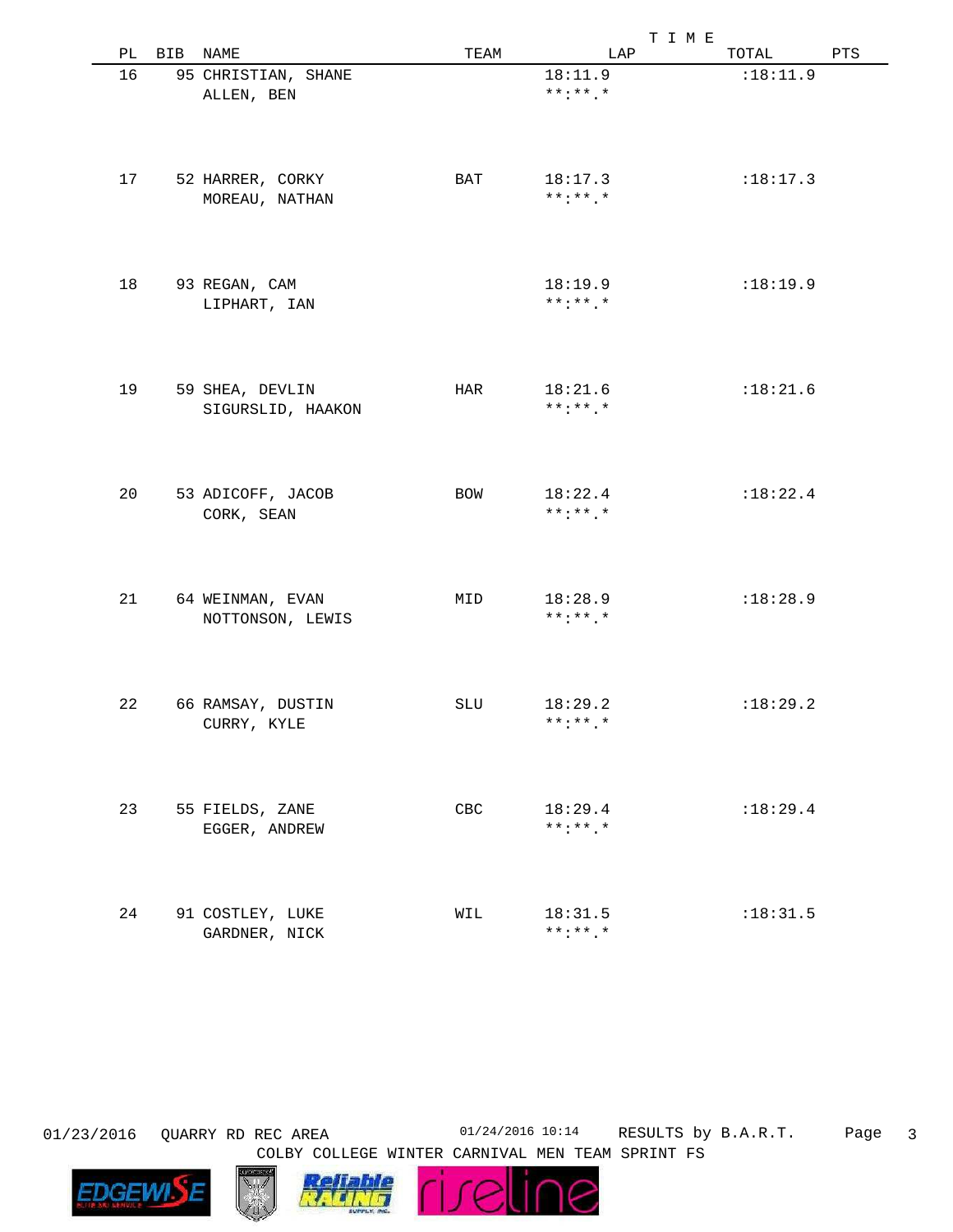|    |     |                                            |      | T I M E                    |           |     |
|----|-----|--------------------------------------------|------|----------------------------|-----------|-----|
| РL | BIB | NAME                                       | TEAM | LAP                        | TOTAL     | PTS |
| 25 |     | 65 MARSHALL, PHILLIP<br>SWOMLEY, CALVIN    | SLU  | 18:32.8<br>$***$ : * * . * | :18:32.8  |     |
|    |     |                                            |      |                            |           |     |
| 26 |     | 67 LA LIBERTE, TORIN<br>SCHMELZLE, LIAM    | SMC  | 18:45.3<br>$***$ : * * . * | :18:45.3  |     |
| 27 |     | 86 VOLZ, JACOB<br>ZABELL, SAM              | MID  | 18:49.3<br>$***$ : * * . * | :18:49.3  |     |
|    |     |                                            |      |                            |           |     |
| 28 |     | 96 HARRINGTON, JOSH<br>CARR, EVAN          |      | 18:51.9<br>$***$ : * * . * | :18:51.9  |     |
| 29 |     | 83 TUCKER, JEFFERSON R                     | CBC  | 18:55.7                    | :18:55.7  |     |
|    |     | WIGHT, CALVIN                              |      | $***$ : * * . *            |           |     |
| 30 |     | 62 FONTAINE, HUGO<br>BIGUE-PARE, ALEXANDRE | LAV  | 18:59.0<br>$***$ : * * . * | :18:59.0  |     |
|    |     |                                            |      |                            |           |     |
| 31 |     | 68 DEETER, AARON<br>DOYLE, MATTHEW         | SMC  | 19:01.9<br>$***:***$ *     | :19:01.9  |     |
|    |     |                                            |      |                            |           |     |
| 32 |     | 87 HOLLAND, MORGAN<br>CASTREN, RUBEN       | SLU  | 19:04.4<br>$***$ :**.*     | : 19:04.4 |     |
| 33 |     | 85 GREEN, CONNOR                           | HAR  | 19:13.8                    | :19:13.8  |     |
|    |     | ANDERSON, SOREN                            |      | $***$ : * * . *            |           |     |

Page 4 01/23/2016 QUARRY RD REC AREA 01/24/2016 10:14 RESULTS by B.A.R.T.